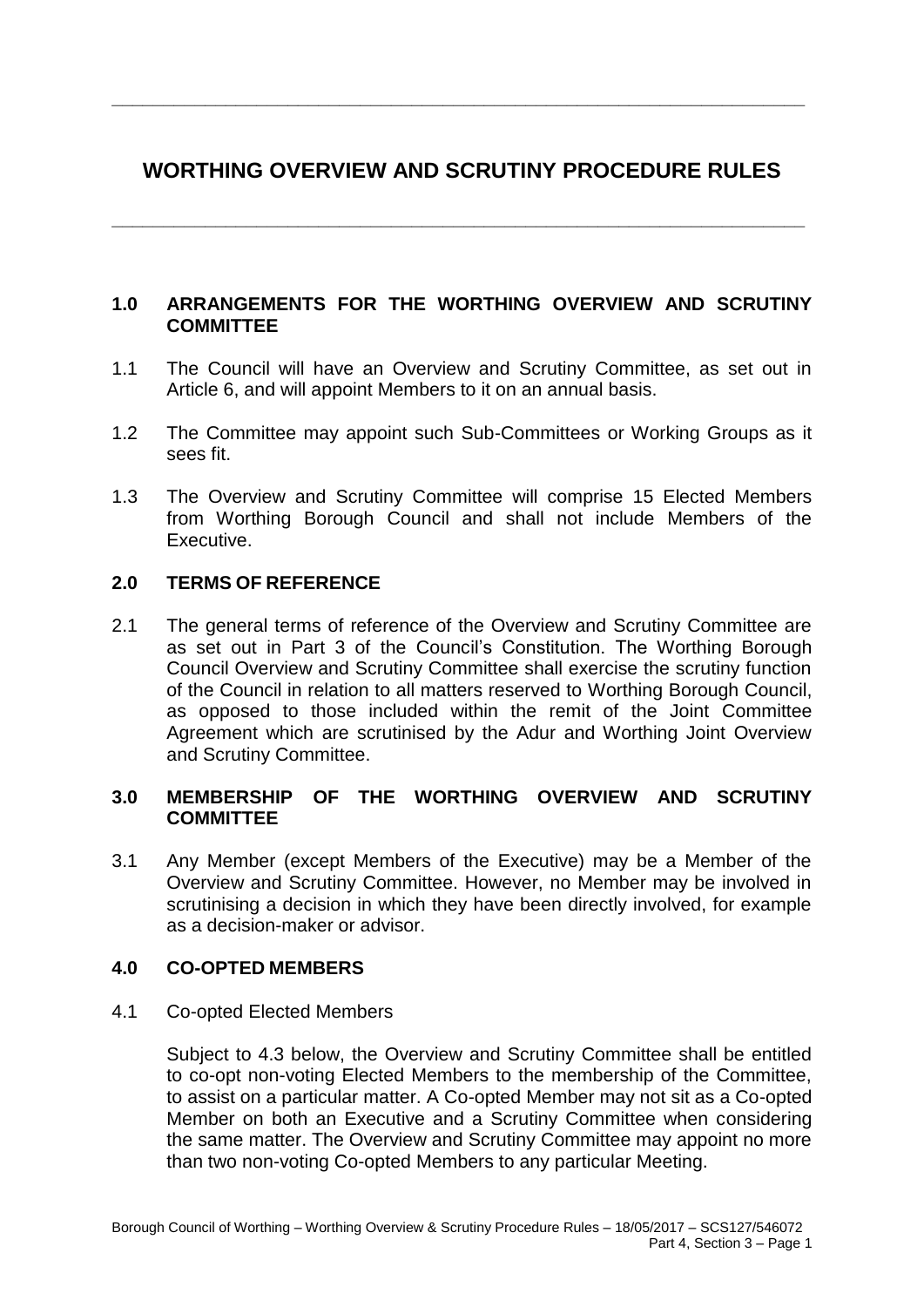### 4.2 Co-opted Unelected Members

Subject to 4.3 below, the Overview and Scrutiny Committee shall be entitled to co-opt non-voting unelected persons to the membership of the Committee, to assist on a particular matter. A Co-opted Member may not sit as a Co-opted Member on both an Executive and a Scrutiny Committee when considering the same matter. The Overview and Scrutiny Committee may appoint no more than two non-voting Co-opted Members to any particular Meeting. A Working Group is not limited to these numbers.

## **5.0 MEETINGS OF THE WORTHING OVERVIEW AND SCRUTINY COMMITTEE**

- 5.1 The Committee will meet to consider call-ins relating to decisions of the Worthing Executive in relation to a matter reserved to the Executive of Worthing Borough Council.
- 5.2 In addition, Extraordinary Meetings may be called from time to time as and when appropriate. An Extraordinary Meeting of the Worthing Overview and Scrutiny Committee may be called by the Chairperson, requesting in writing that the Director for Communities call an Extraordinary Meeting; or by any four Committee Members, signing a requisition, and presenting it to the Chairperson, who if they have failed to call a meeting within 7 calendar days, may provide notice in writing to the Director for Communities, who shall then call such an Extraordinary Meeting.

### **6.0 WORKING GROUPS**

- 6.1 Working Groups may be established as:
	- (a) A standing Working Group for a particular topic for example budget monitoring or holding the Executive to account.
	- (b) As a task and finish Working Group based on an agreed scoping report, likely to involve external attendees, site visits or gathering evidence over time.
	- (c) A time-limited Working Group based on an agreed scoping report, likely to be a review of an internal Council service.
- 6.2 Membership

The Working Group shall consist of at least four Members of the Worthing Overview and Scrutiny Committee selected when establishing the Terms of Reference under paragraph 6.1 above.

The overriding criterion shall be the following:

- (a) The subject under discussion;
- (b) The skill set of the Members selected;
- (c) The location in the Borough of the matter under review;
- (d) As resolved by the Overview and Scrutiny Committee;
- (e) Availability and time commitment as outlined in the scoping report.
- 6.3 Officer Attendance at Working Groups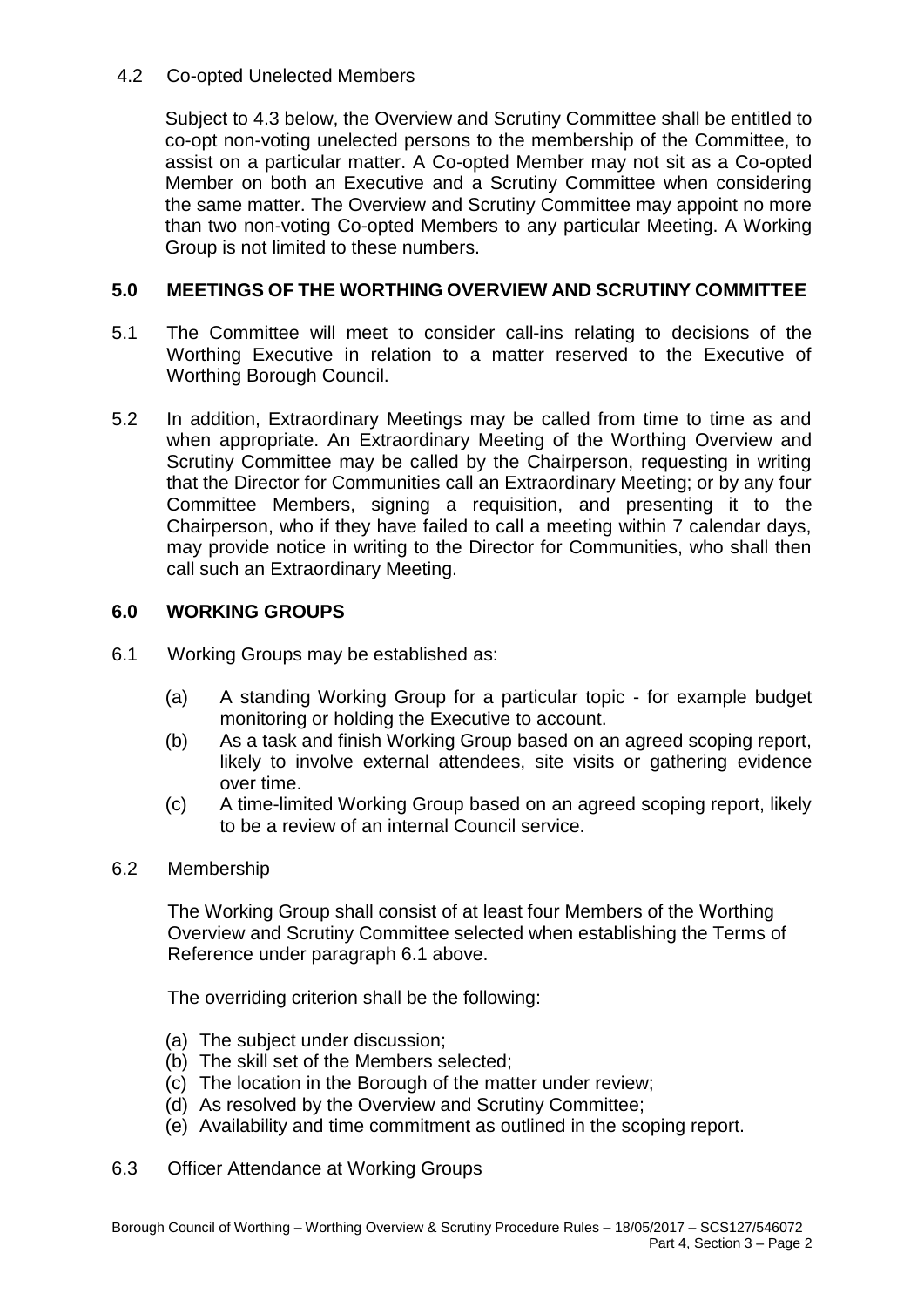The Working Group may invite Officers of the Council to attend meetings of the Working Group as consultees or specialist advisors.

6.4 Quorum

There is quorum of two for a Working Group meeting or site visit.

6.5 Chairing

Each Working Group will select its own Chairman.

6.6 Substitutes

Substitutes are not allowed, although the Working Group may invite other Members from the Worthing Overview and Scrutiny Committee to assist it for a particular meeting. Any change to the permanent membership of a Working Group should be approved by the Worthing Overview and Scrutiny Committee.

#### **7.0 QUORUM**

7.1 The quorum for the Overview and Scrutiny Committee shall be determined in accordance with Council Procedure Rule 9.

#### **8.0 CHAIRING OF THE WORTHING OVERVIEW AND SCRUTINY COMMITTEE MEETINGS**

- 8.1 The Chairperson and Vice-Chairperson of the Overview and Scrutiny Committee are appointed by the Council at their Annual Council Meeting.
- 8.2 It is for each Sub-Committee or Working Group to decide who should Chair those meeting(s). In the event of a dispute, reference should be made to Council Procedure Rule 8.

#### **9.0 AGENDA ITEMS**

9.1 Agendas will be published in accordance with the Access to Information Procedure Rules in Part 4 of the Constitution by the Director for Communities, in consultation with the Chairman of the Committee.

#### **10.0 POLICY REVIEW AND DEVELOPMENT**

- 10.1 The Worthing Overview and Scrutiny Committee or any Sub-Committees may make proposals to the Council, its Committees or the Executive for policy development, in so far as they relate to matters within that body's terms of reference.
- 10.2 The Worthing Overview and Scrutiny Committee may hold inquiries and investigate the available options for future direction in policy development and may appoint advisors and assessors to assist them in this process. Such advisors may or may not be appointed as Co-opted Members, subject to the provisions of paragraph 4.0 above. The Committee may go on site visits,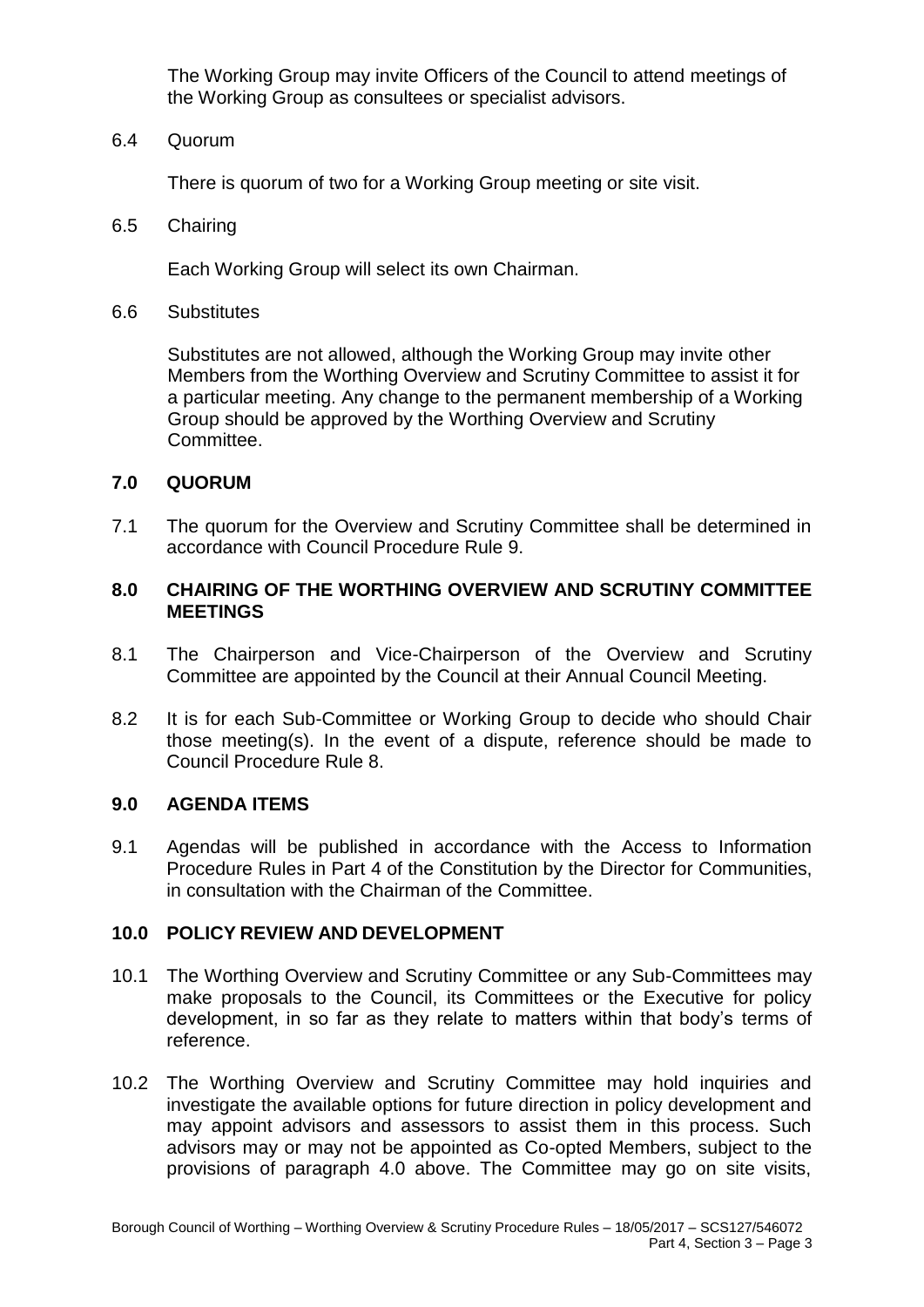conduct public meetings, commission research and do all things that it reasonably considers necessary to inform their deliberations. It may ask witnesses to attend (see below) to address it on any matter under consideration and may, subject to available resources, pay to any advisors, assessors and witnesses a reasonable fee to cover their expenses for doing so.

## **11.0 REPORTS FROM THE WORTHING OVERVIEW AND SCRUTINY COMMITTEE**

- 11.1 Once it has formed recommendations, the Director for Digital and Resources will prepare a formal report incorporating the views of the Worthing Overview and Scrutiny Committee and submit it to the relevant body.
- 11.2 The Council, the Executive or the Committee shall consider any report of the Director for Digital and Resources submitting the views of Worthing Overview and Scrutiny Committee at their next Ordinary Meeting (subject to Access to Information Rules), after it has been submitted to the Director for Communities for placing on the Agenda.
- 11.3 Alternatively the minute from a meeting of Worthing Overview and Scrutiny Committee may be referred to the Council, its Executive or a Committee. In cases where the minutes of the previous meeting have not been agreed by the Worthing Overview and Scrutiny Committee a draft minute shall be prepared by the Director for Communities in consultation with the Chairperson prior to the meeting of the Executive, Committee or Council.

### **12.0 RIGHTS OF OVERVIEW AND SCRUTINY COMMITTEE MEMBERS TO DOCUMENTS**

12.1 In addition to their rights as Councillors, Members of the Overview and Scrutiny Committee have the additional right to documents, and to notice of meetings as set out in the Access to Information Procedure Rules in Part 4 of this Constitution.

### **13.0 MEMBERS AND OFFICERS GIVING ACCOUNT**

13.1 As well as reviewing documentation, in fulfilling the scrutiny role, it may require any Member, Head of Paid Service, Chief or Deputy Chief Officer to attend before it to explain in relation to matters within their remit in connection to a call-in of a decision and it is the duty of those persons to attend if so required. Questions for those being requested to attend should be presubmitted no later than two working days in advance of the meeting.

When requesting Officers and Members of the Council to attend, sufficient notice of the meeting should be provided to them as referred below.

13.2 Where any Member or Officer is required to attend the Overview and Scrutiny Committee under this provision, the Chairperson of the Committee will inform the Director for Digital and Resources, who shall inform the Member or Officer in writing, giving at least 5 working days' notice of the meeting at which he/she is required to attend. The notice will state the nature of the call-in on which he/she is required to attend to give account and whether any papers are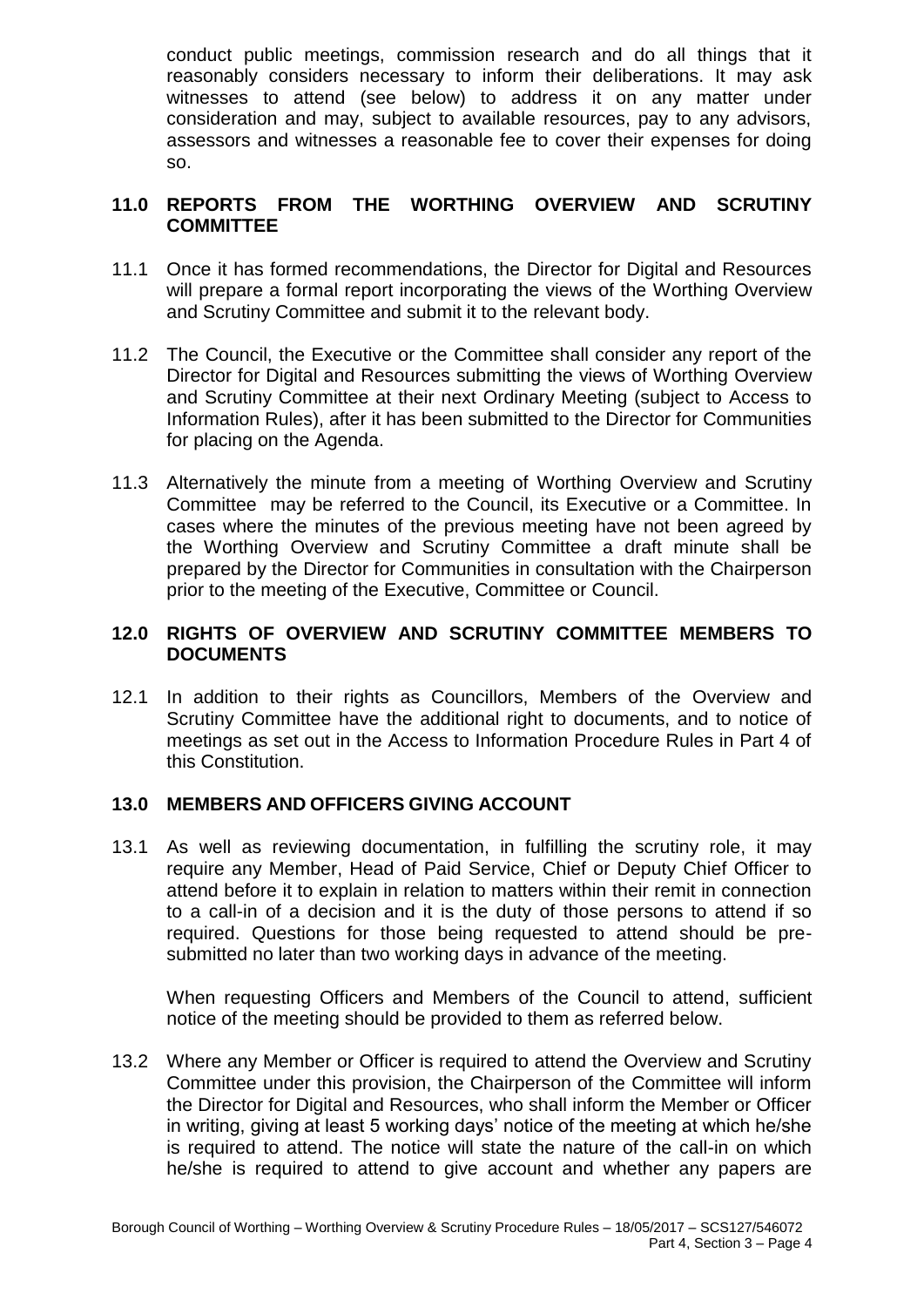required to be produced for the Committee. Where the account to be given to the Committee will require the production of a report, then the Member or Officer concerned will be given sufficient notice to allow for preparation of that documentation.

13.3 Where, in exceptional circumstances, the Member or Officer is unable to attend on the required date, then the Overview and Scrutiny Committee shall in consultation with the Member or Officer arrange an alternative date for attendance.

# **14.0 ATTENDANCE BY OTHERS**

14.1 The Overview and Scrutiny Committee may invite people other than those people referred to in paragraph 15 above to address it, discuss issues of local concern and/or answer questions in connection with the call-in relevant to the meeting. It may for example wish to hear from residents, stakeholders and Members and Officers in other parts of the public sector and shall invite such people to attend.

### **15.0 CALL-IN OF A DECISION**

- 15.1 When a decision is made, in respect of a matter reserved to the Executive of Worthing Borough Council, by:
	- (a) Worthing's Executive as a whole body;
	- (b) an Individual Executive Member; or
	- (c) an Officer with delegated authority from the Executive;

and the decision has been published on the Council's website and made available at the main offices of the Council, as set out in the Access to Information Procedure Rules in Part 4 of this Constitution, subject to the provisions of this paragraph it is subject to call-in.

- 15.2 The Record of Decision will bear the date on which it is published and, subject to general exceptions, will specify the date on which the decision will come into force, and may then be implemented unless the decision is called in.
- 15.3 A decision may be called in:
	- (a) if it conflicts with Council policy;
	- (b) If it conflicts with the Council's Budget Strategy;
	- (c) where there is evidence to suggest the principles of decision-making (as set out in Article 12 of this Constitution) have not been complied with, for example the absence of appropriate consultation.

No decisions other than Executive decisions may be called in.

- 15.4 During the period between the decision being made and coming into force:
	- (a) The Monitoring Officer shall call-in a decision for scrutiny if any three Members of Worthing Borough Council, in total, submit to the Monitoring Officer in writing, by email to [monitoringofficer@adur-worthing.gov.uk,](mailto:monitoringofficer@adur-worthing.gov.uk) a request for a matter to be called in. Such a request is to be made by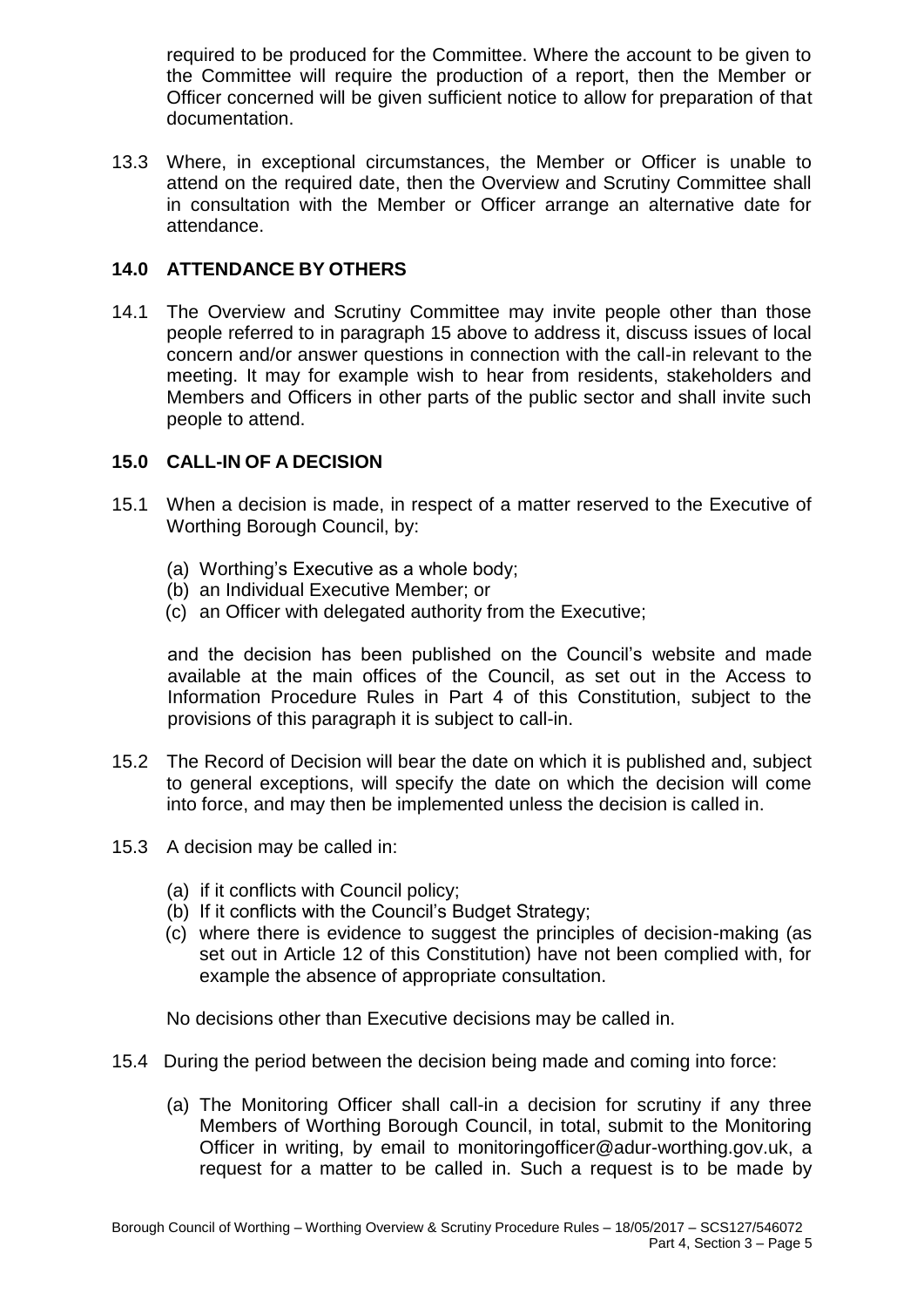5.00pm on the fifth clear working day, from the day on which the Record of Decision is published. The request must include the reasons for the call-in.

- (b) Upon receipt of the request, the Monitoring Officer shall consult with the Chairperson, or Vice-Chairperson in their absence, and shall determine whether or not the call-in is in accordance with the requirement of these rules. The Monitoring Officer shall notify the Members who made the request, the Director for Communities, and the Decision-maker, or Chairperson of Decision Making body, of the determination, within 2 clear working days of the request being received.
- (c) If the call-in is accepted, the decision will be put on hold pending referral to the Overview and Scrutiny Committee.
- (d) The Director for Communities shall, within 10 clear working days of the call-in being accepted, after consultation with the Chairperson, call a meeting of the Overview and Scrutiny Committee. Such meeting is to be held on such date as the Director for Communities shall determine, but to be held as soon as is reasonably practicable.
- 15.5 The Monitoring Officer will provide a report for the Meeting in respect of the call-in which will include the procedure for the call-in hearing.
- 15.6 Prevention of Call-in Procedure

The call-in procedure set out above shall not apply where the decision relates to a matter which is urgent and cannot reasonably be deferred.

A decision will relate to a matter which is urgent if any delay caused by the call-in process would:-

- (a) be highly likely to result in the Council incurring significant additional expenditure or loss of significant additional income; or
- (b) be highly likely to result in significant damage to the Council's reputation; or
- (c) prevent the Council from meeting its legal obligations.

The agreement must be obtained in writing in advance of making the decision, by way of completion of a Notice, by the Director for Communities, of Chairperson of the Overview and Scrutiny Committee, that it is reasonable in all the circumstances to treat the decision to be made as one which is urgent and therefore not subject to call-in. In the absence of the Chairperson of the Overview and Scrutiny Committee, the Vice-Chairperson's consent shall be required. In the absence of the Chairperson and Vice Chairperson, the consent of the Chairman of the Council shall be required.

The Record of Decision and Notice that the decision is exempt from call-in, shall state that in the opinion of the Chairperson of the Overview and Scrutiny Committee the decision is one which is urgent, with reasons, and therefore not subject to call-in.